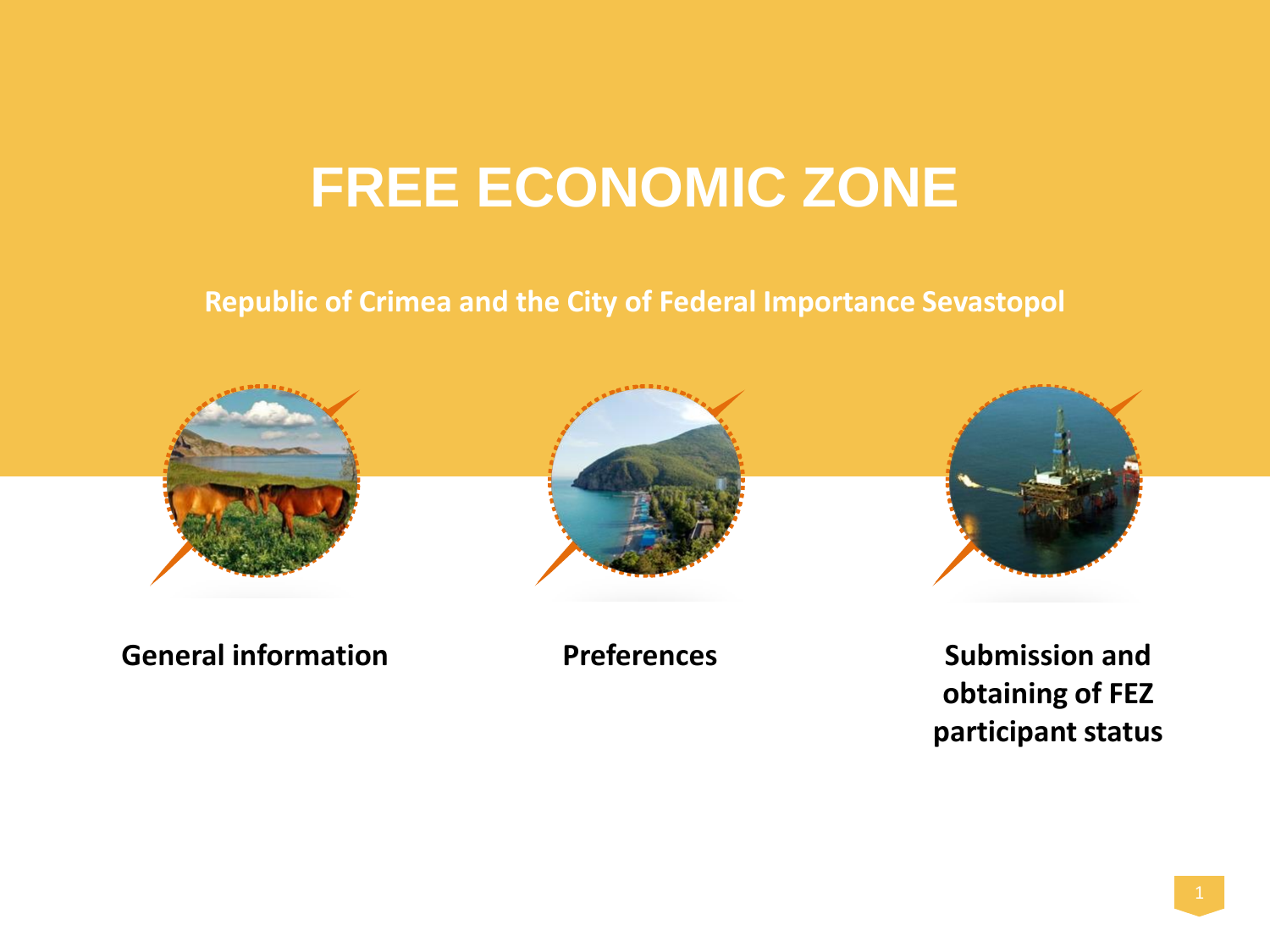#### **GENERAL INFORAMTION**

- FEZ is created in accordance with Federal Law of the Russian Federation dated 29.11.2014 № 377-FZ «On Development of the Crimean Federal District and the Free Economic Zone on the Territory of the Republic of Crimea and the City of Federal Importance Sevastopol»
- FEZ is established throughout the Republic of Crimea and the City of Federal Importance Sevastopol
- 
- The duration of FEZ is 25 years (till December 31, 2039)



Administrates a special regime for business and other activities, as well as Free Zone customs procedure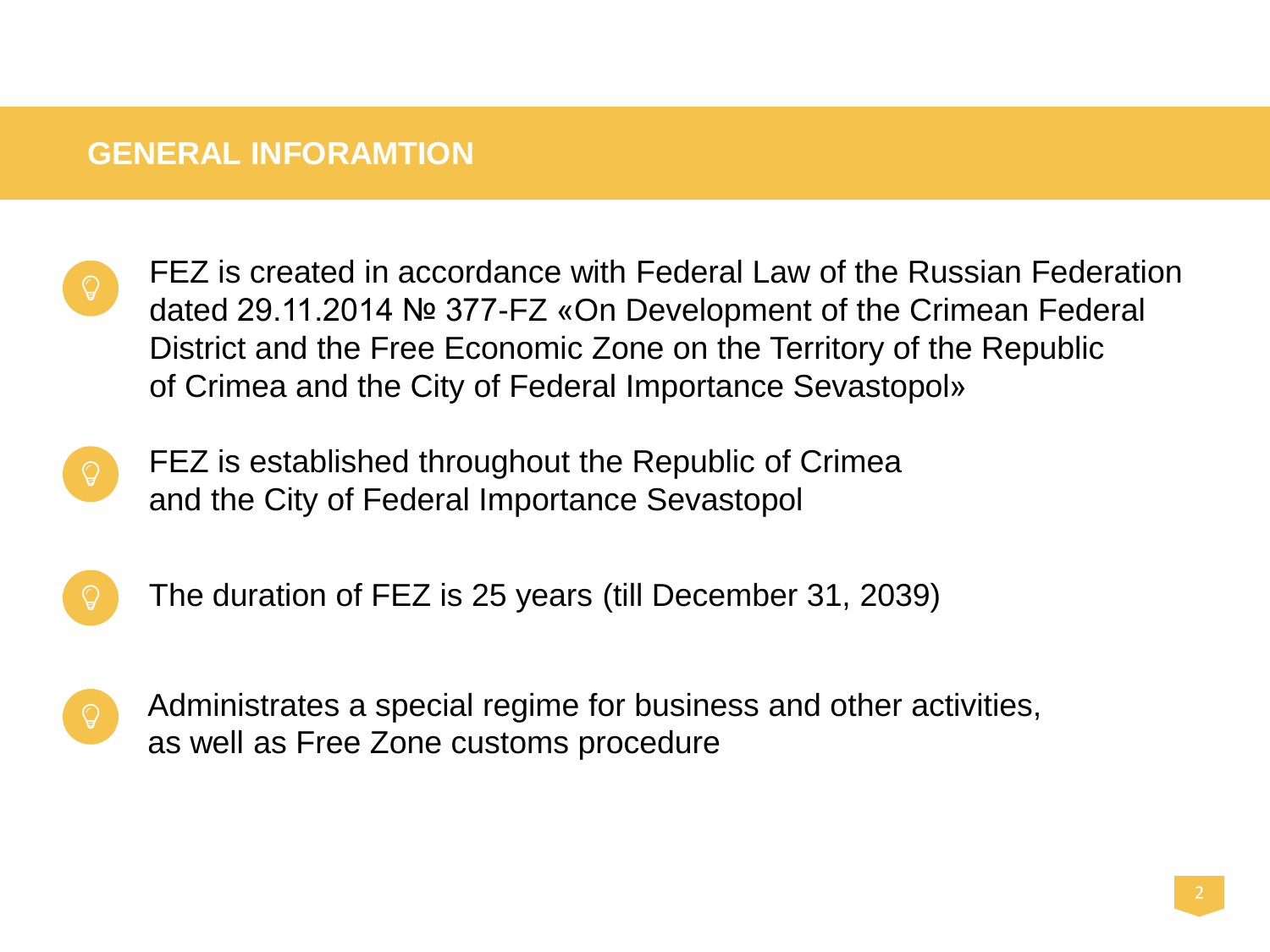### **REGULATORY BODY**

- Federal Executive Authority authorized by the Government of the Russian Federation
- Experts councils on FEZ issues on the territory of the Republic of Crimea and the City of Federal Importance Sevastopol
- Council of Ministers of the Republic of Crimea (delegated to the Ministry of Economic Development of the Republic of Crimea)
- Government of Sevastopol (delegated to the Head Office of Economic Development of Sevastopol)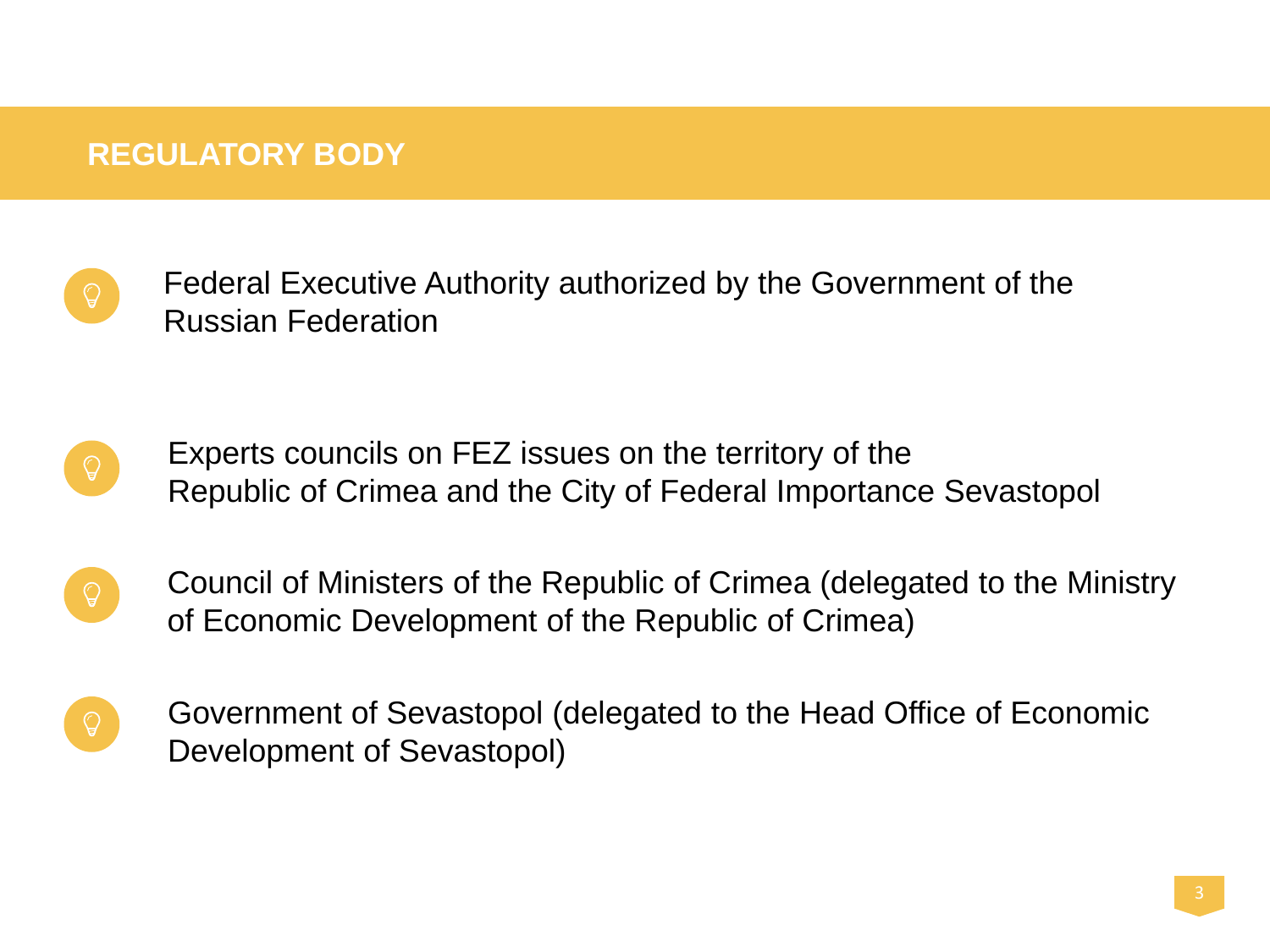## **FEDERAL EXECUTIVE AUTHORITY AUTHORIZED BY THE GOVERNMENT OF THE RUSSIAN FEDERATION**

- Provides the interaction and coordination FEZ authorities with public authorities
- Adopt:

O

- $\Rightarrow$  Job order and personal composition of the expert councils (on agreement with the Council of Ministers of RC and the Government of Sevastopol);
- Draw form of a Contract on operation conditions in FEZ;  $\sum$
- $\Rightarrow$  Form of certificate of inclusion in the Unified Register of FEZ participants;
- Form of investment declaration  $\sum$ 
	- Issue a certificate of inclusion in the Unified Register of FEZ participant

Maintain the Unified Register of FEZ participants, etc.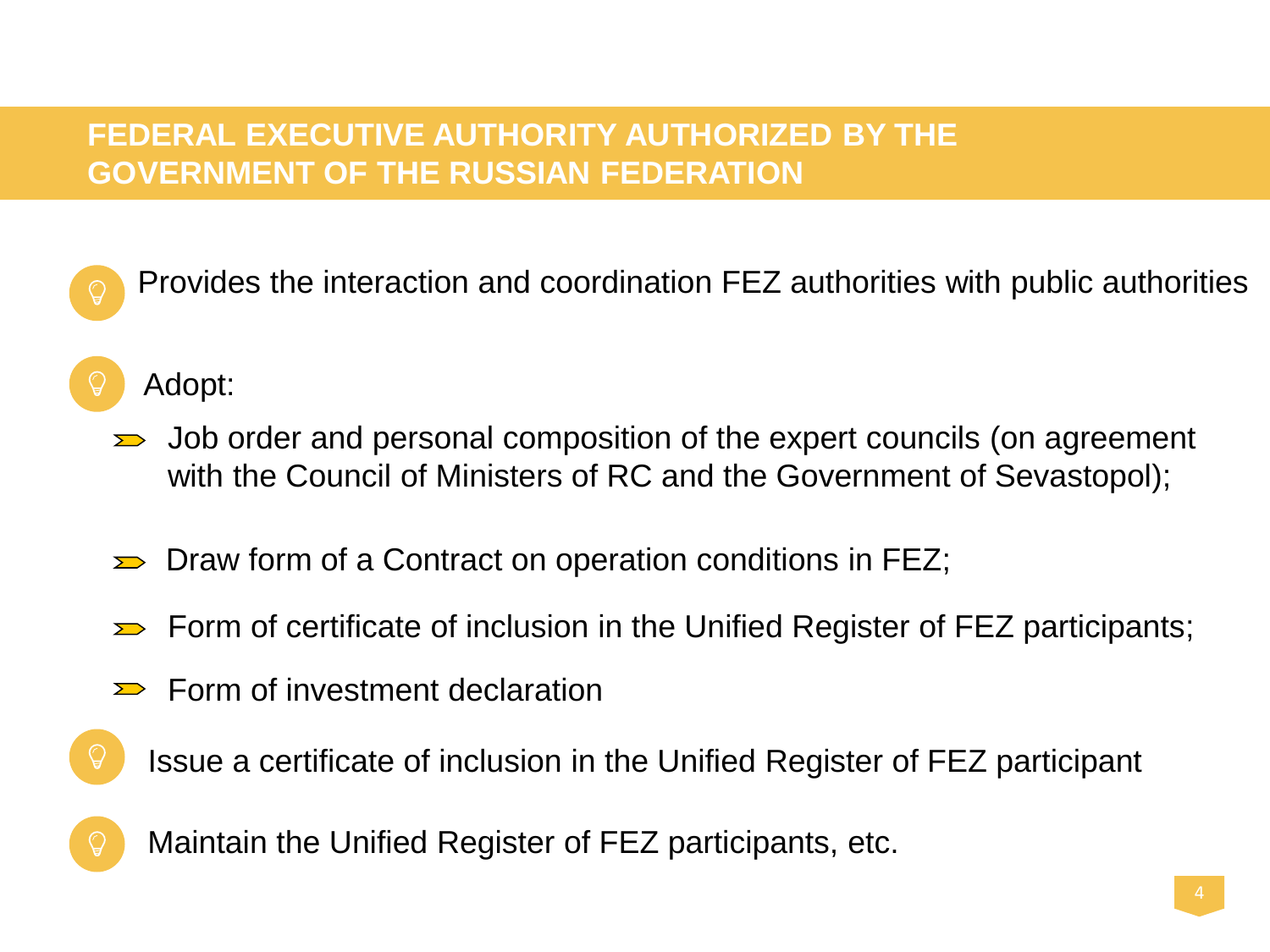#### **EXPERT COUNCILS**



Interaction between Government authorities

- Evaluate draw projects of Contract on operation conditions in FEZ (projects with the volume of capital investments more than **100** million Rubles.) And make decisions:
	- $\Rightarrow$  On adopting of the Contract on operation conditions in FEZ;
	- On refusal of adopting the Contract on operation conditions in FEZ;  $\sum$
	- On amendments to the Contract on operation conditions in FEZ $\sum$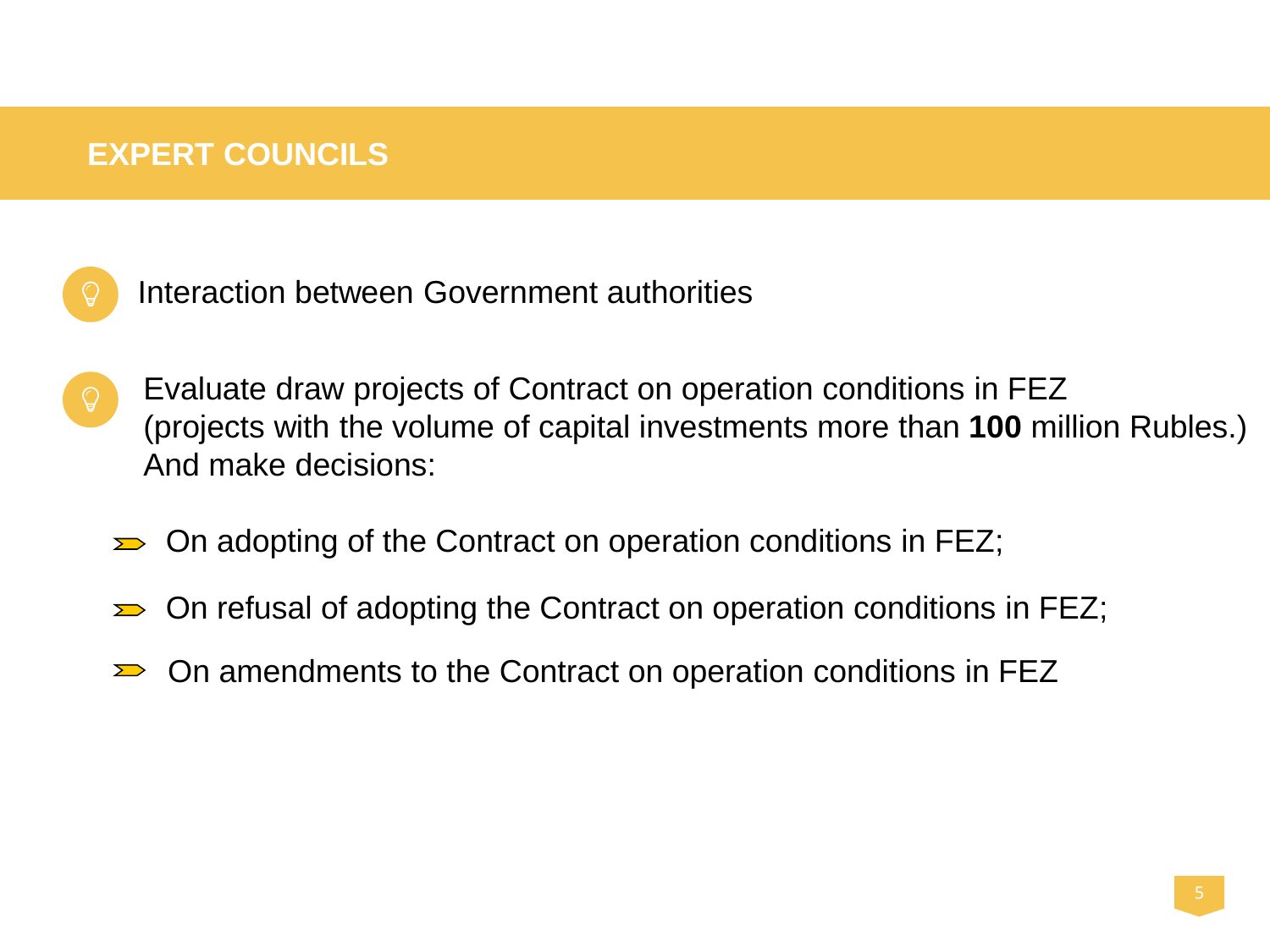#### **Ministry of Economic Development of the Republic of Crimea**

- Accepts documents from persons intending to get the status of FEZ participant
- Provides organizational and logistical support of the Expert Councils on FEZ issues
	- Makes Contracts on operation conditions in FEZ
- Supervises the execution of the Contract on operation conditions in FEZ
- Submits an annual FEZ management review to the Federal Executive Authority authorized by the Government of the Russian Federation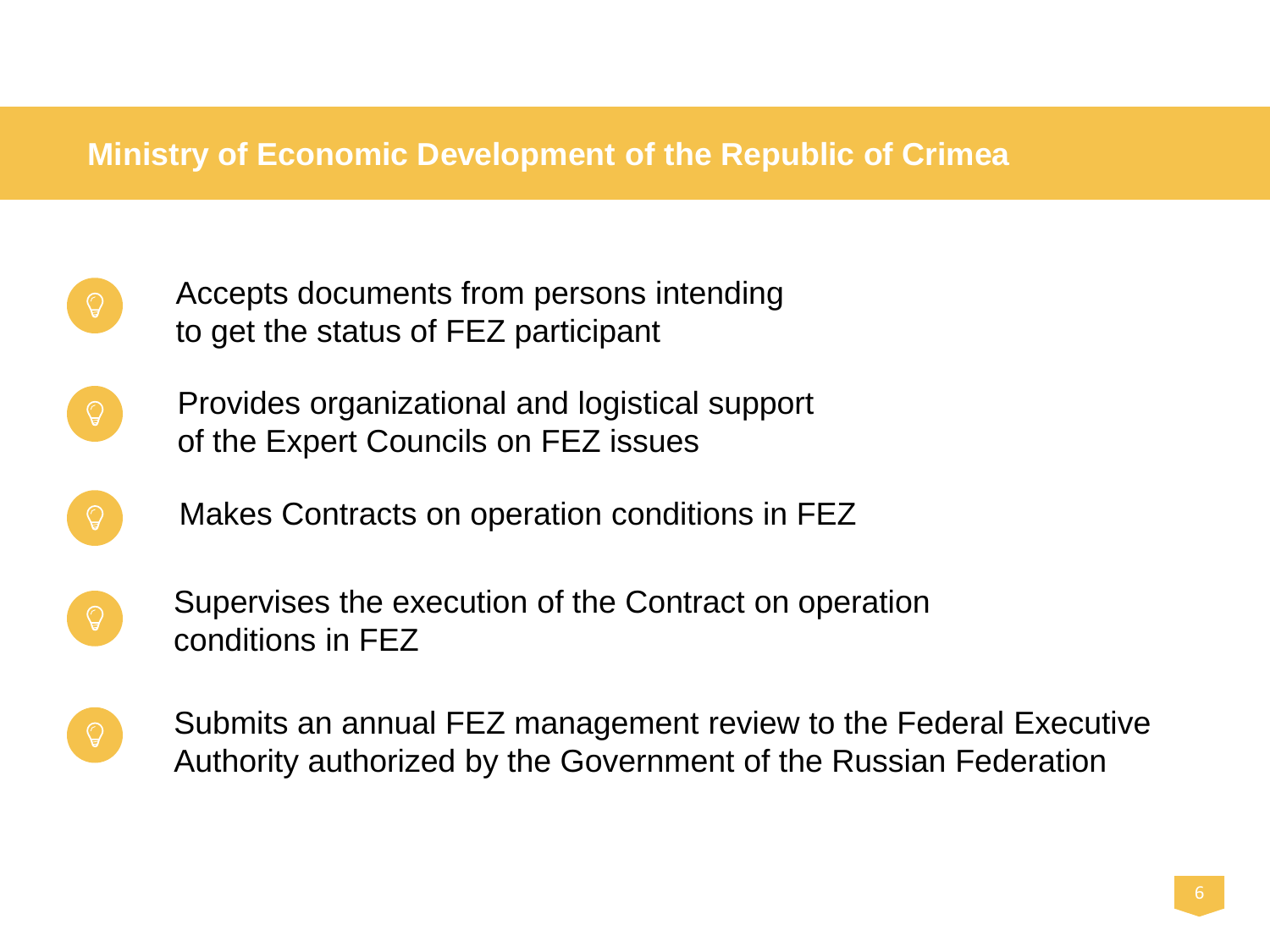#### **Criteria and restrictions**



FEZ members are not entitled to carry out the activities in the following areas: subsoil use for exploration and production of mineral minerals, mining of the continental shelf of the Russian Federation

The potential participant of FEZ should be registered on a territory the Republic of Crimea, held in tax accounting in the tax authority and have the investment declaration, in a compliance with requirements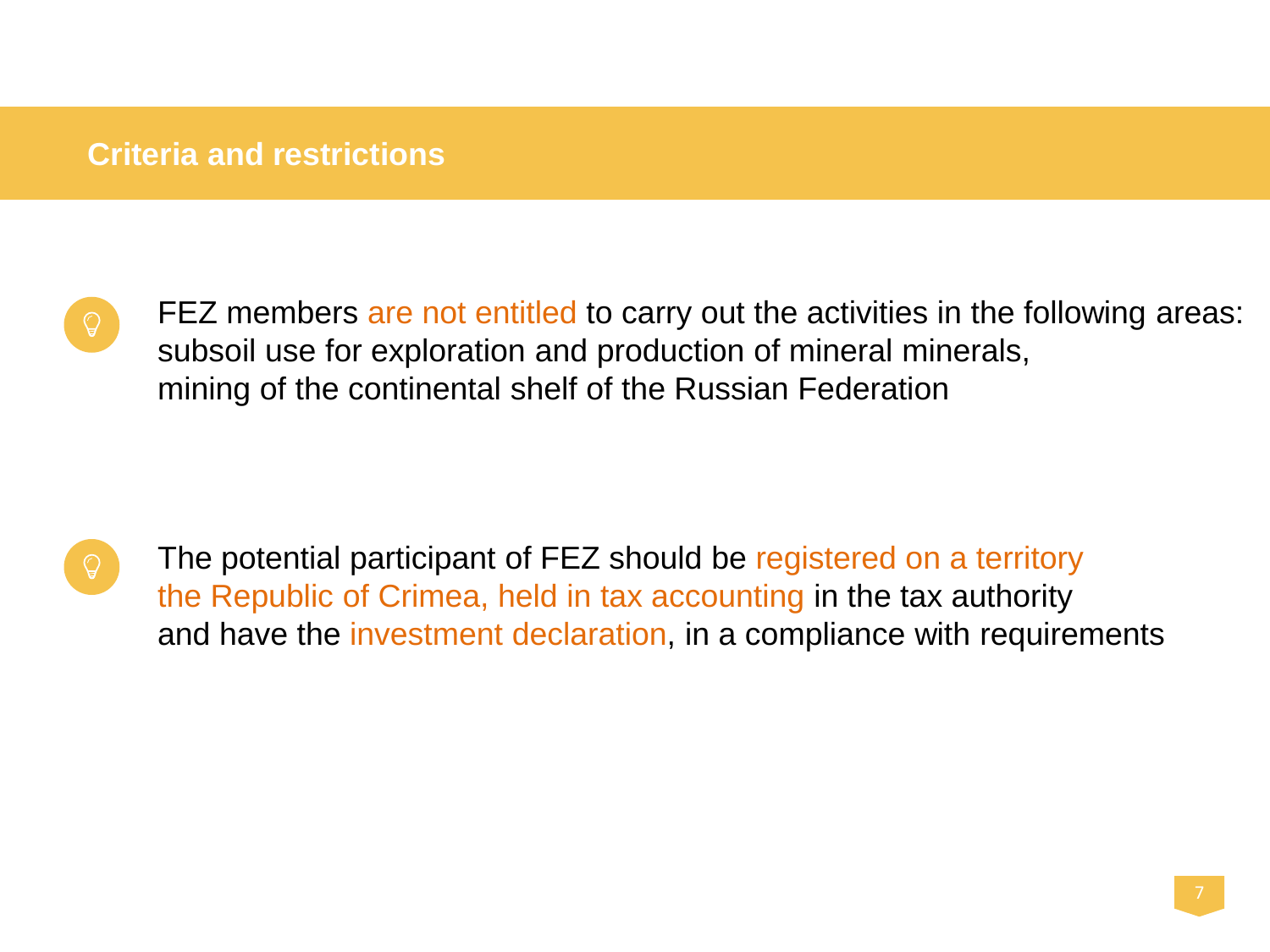#### **Criteria and restrictions**



Requirements for the capital investments amount during the first 3 years (not less than):



**3 million Rubles -** for small and medium enterprises



**30 million Rubles -** for the rest



Capital investments - investments in fixed capital, including the costs of design and survey work, new construction, modernization, modernization of fixed assets, reconstruction of buildings, purchase of machinery, equipment, tools and inventory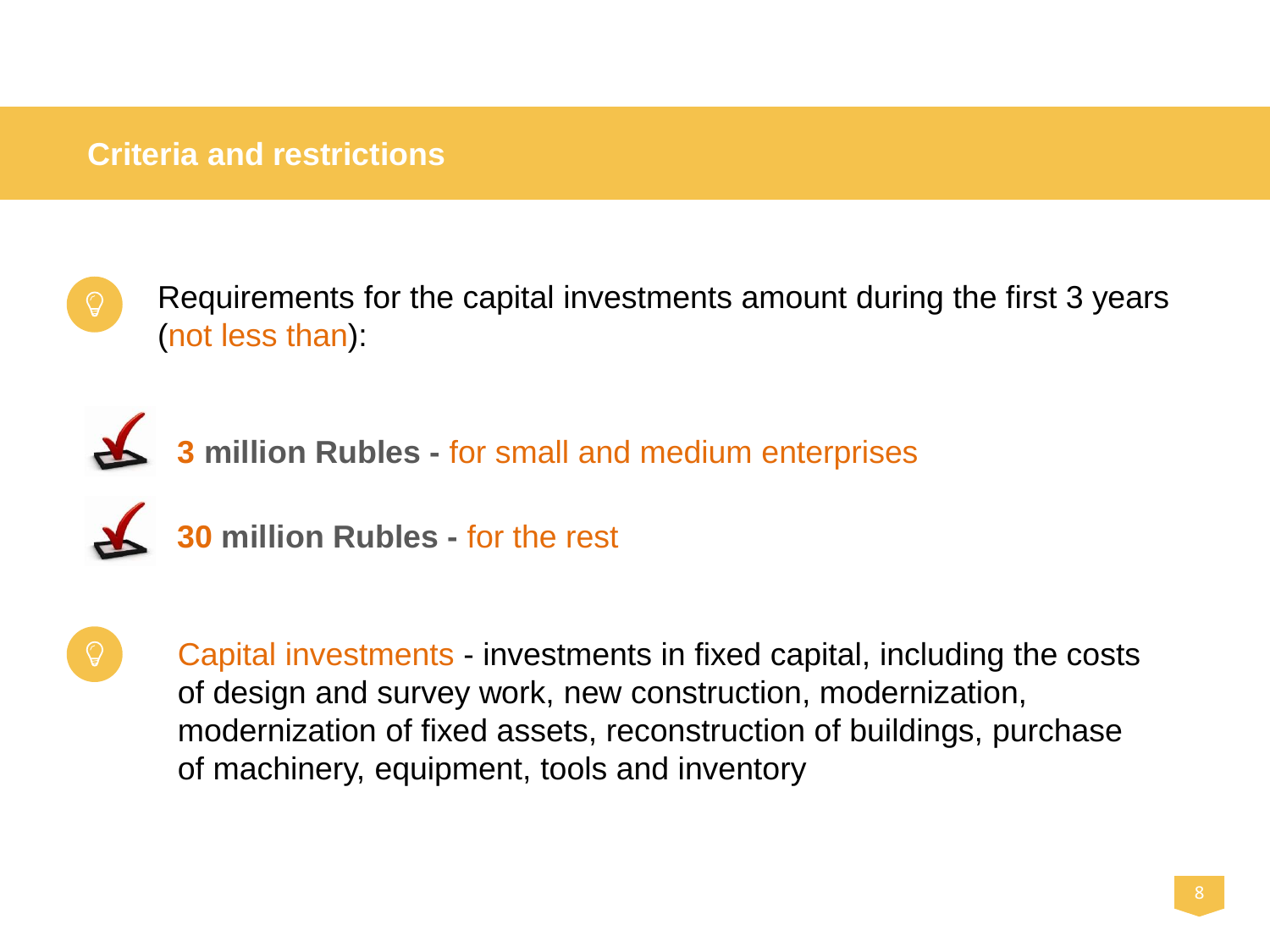#### **Specialties of town-planning activity, land tenure, visas processing**

Supreme executive authority of the Republic of Crimea is in charge of building licensing and commissioning of the property that are needed for project implementation (from 2017)



Participant of FEZ can obtain a land plot in lease without an auction, if this plot is needed to implement an investment project (from 2017) *Article 8 of the Law of the Republic of Crimea dated 15th of January, 2015 № 66-ZRC/2015* 

Visas for investors and their presenters are processing immediately on the Border Inspection Point of the Russian Federation in time of entrance on the territory of the Republic of Crimea on a basis of formalized invitation (petition to the Executive Authority)

Ordinary single tourist visa for foreign citizens for no longer than 30 days can be processed immediately on the Border Inspection Point of the Russian Federation in time of entrance on the territory of the Republic of Crimea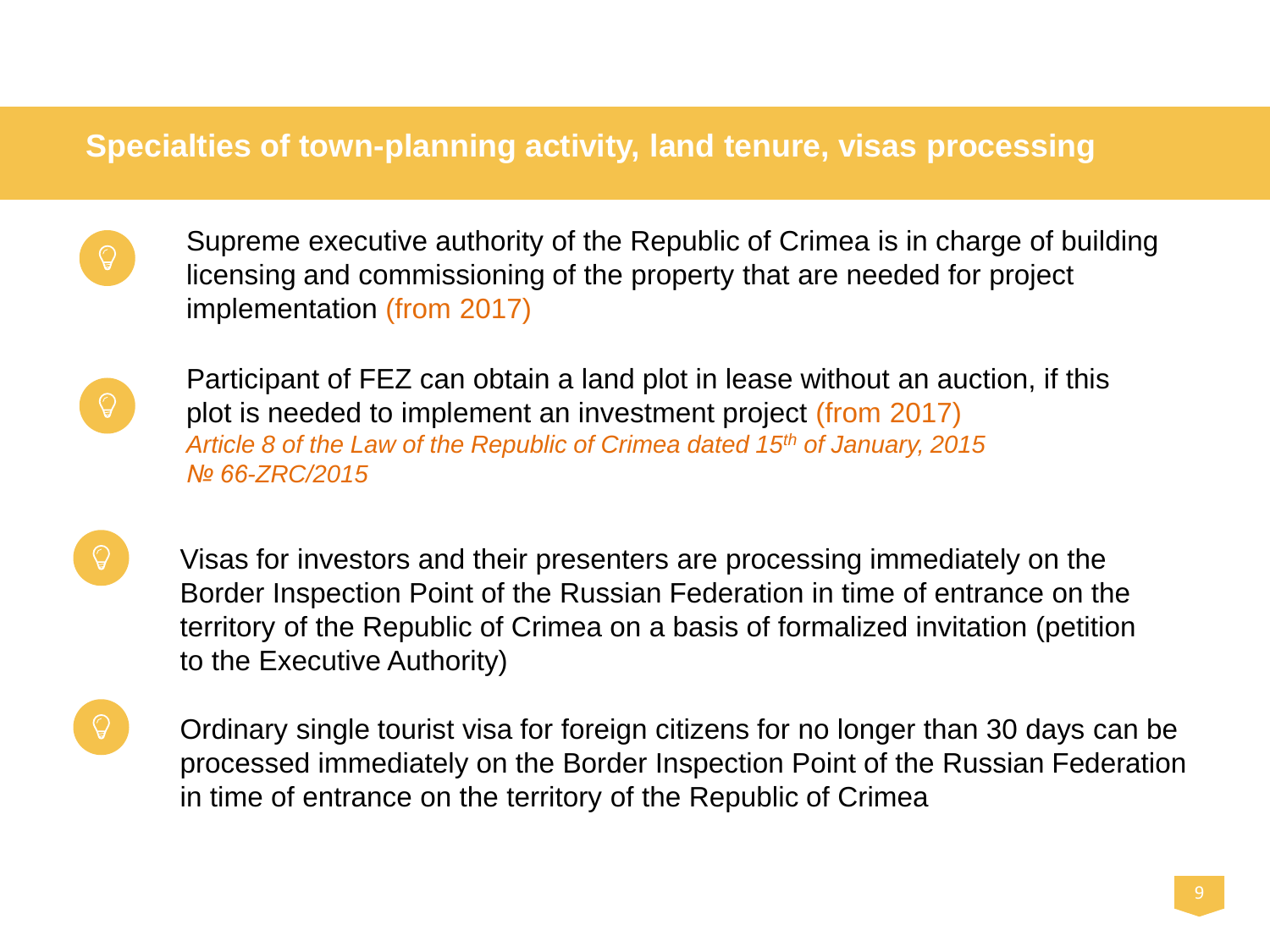# **PREFERENCES**





**Tax relief Free Zone customs procedure**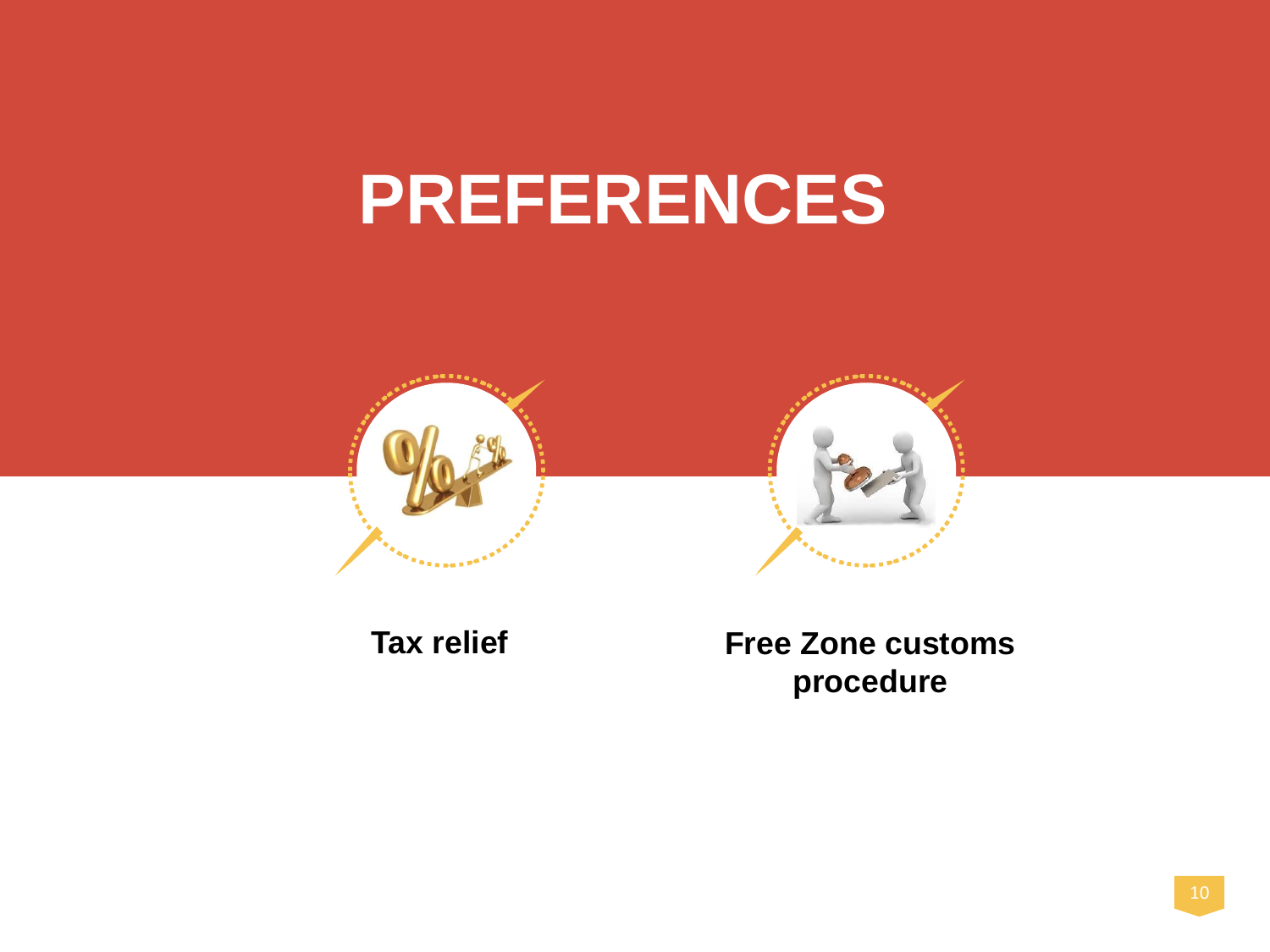## **Tax relief**



The rate of corporate income tax:

- 
- 
- **-** Federal budget **–** 0% **for 10 years;**
- **-** Budget of Crimea **–** 2% **during the first 3 years;** 
	- **–** 6% **- next 4 - 8 years;**
	- **–** 13,5 % **- from the 9th year**

IMPORTANT! *This rates are applied under the condition of separate accounting of taxpayer incomes (expenses) from the activities as a participant of FEZ and incomes (expenses) from other activities*



Property tax relief – for 10 years



Accelerated depreciation with a coefficient of 2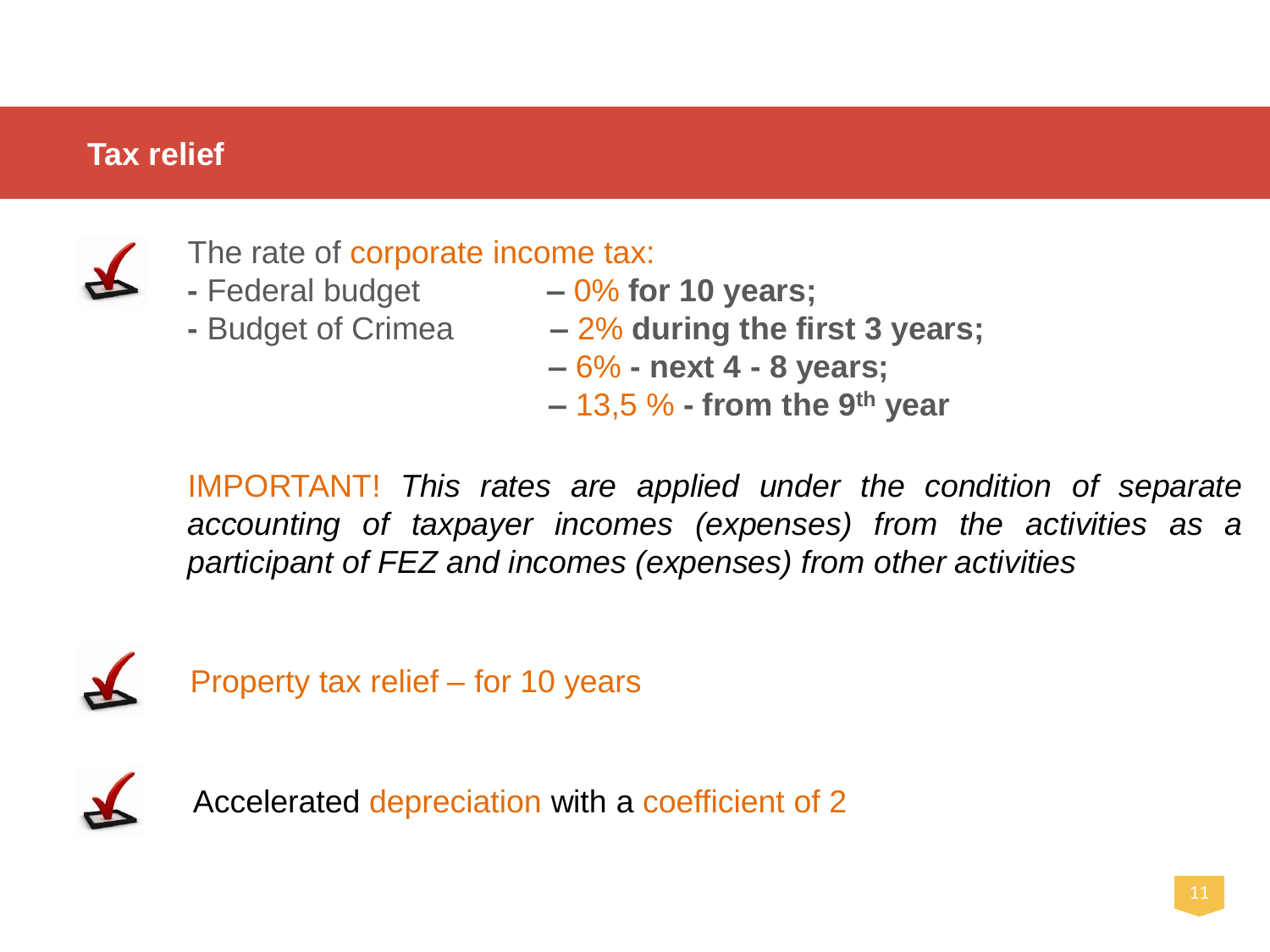#### **Tax relief**



Land tax relief for 3 years to each land plot that is needed to the participants of FEZ who use land plots on the territory of FEZ for the purpose of implementation of the Agreement of activity in FEZ



Reduced rates of an insurance premium  $-7,6\%$ , including:

- 6% to the Pension Fund of the Russian Federation,
- 1,5% to the Social Insurance Fund,
- Federal Compulsory Medical Insurance Fund 0,1%

IMPORTANT! *This preference is going to apply for those participants of FEZ who will register in first 3 years*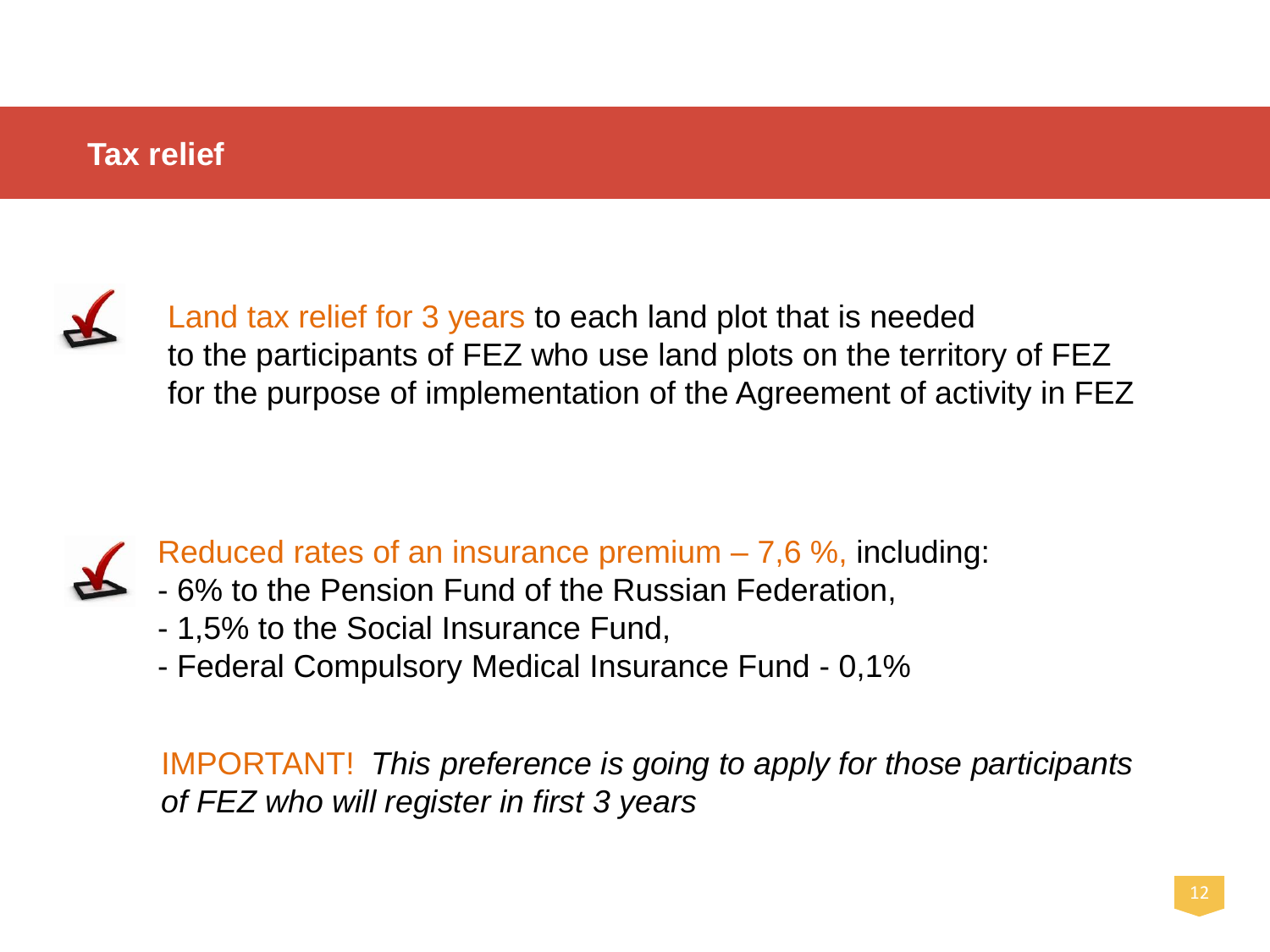#### **Free zone customs**



Specific customs procedure of the Free zone customs within the territory of FEZ is carrying out in accordance with the Agreement dated 18th of June, 2010 for the issues of free (customs, specific) economic zones of the customs territory of the Customs Union and customs procedure of the Free zone customs



«Free customs zone – is a customs procedure where goods are placed and used within the territory of FEZ or it part without customs charges, taxes, and non-tariff regulation measures for foreign goods and without embargo or limitation of goods from the Customs Union»



Foreign goods under the customs procedure of the Free zone customs will have a status of foreign goods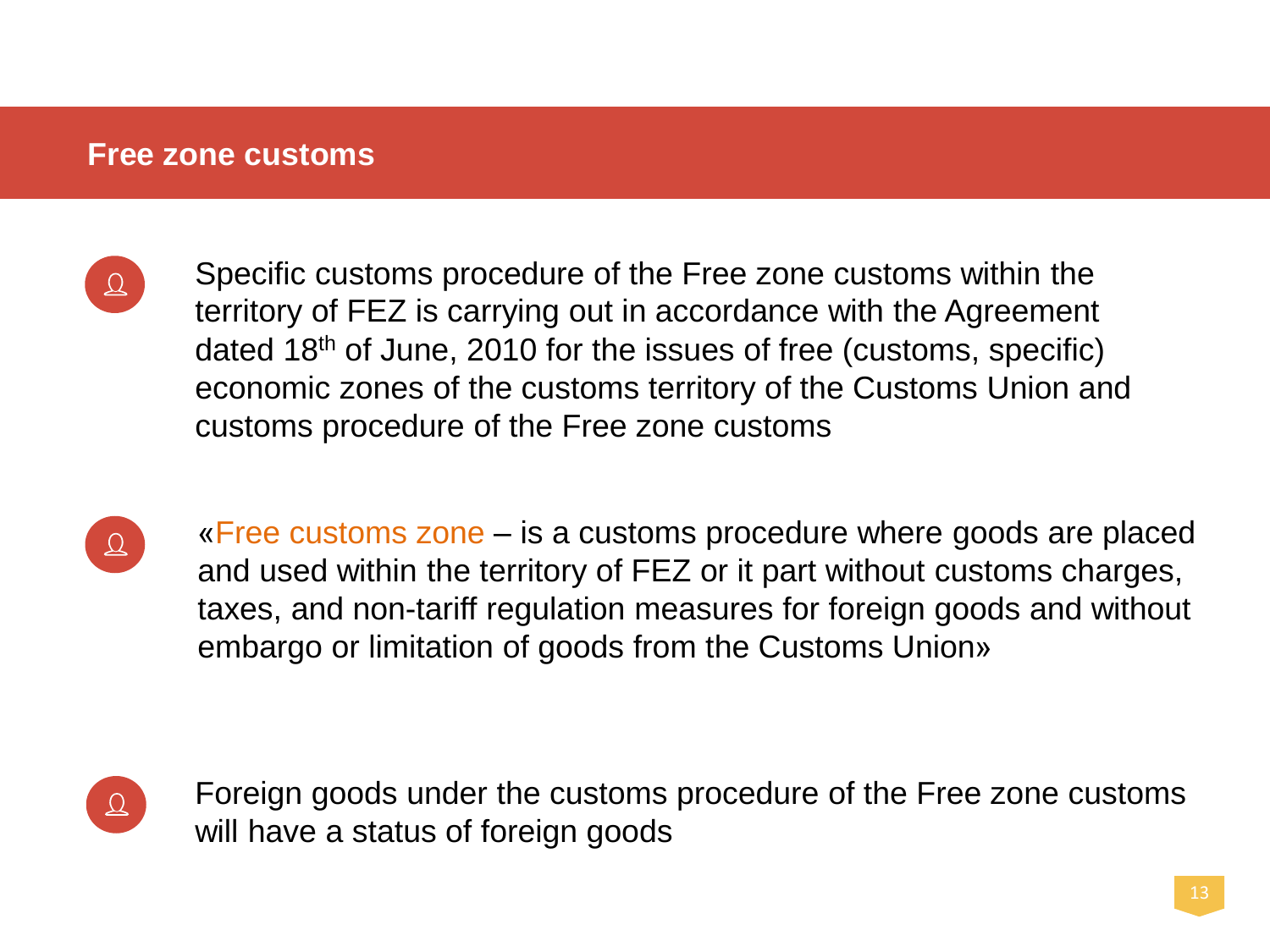## **OBTAINING THE STATUS OF FEZ PARTICIPANT**





**Submission and documents filing**

**Documents reviewing and conclusion of the Contract on operation conditions in FEZ**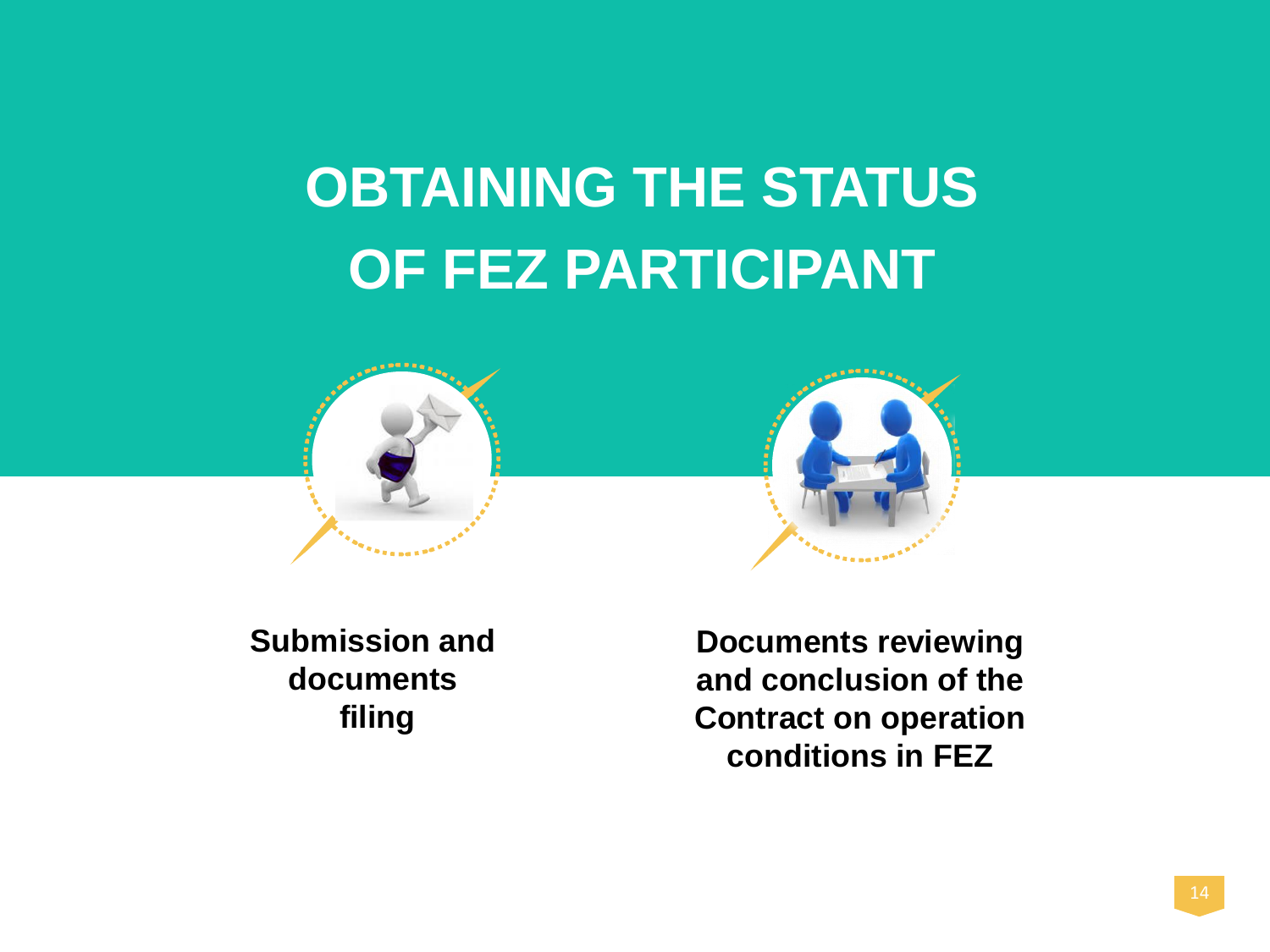#### **STEP 1. Filing the investment declaration**

- Investment declaration is approved by the Order of the Ministry of  $\Delta$ Crimean Affairs dated the 14th of April, 2015 № 93 «On approving of the investment declaration form»
- Investment declaration form is posted on:  $\Delta$ 
	- Official Legal Information Internet portal http://www.pravo.gov.ru/
	- Site of the Ministry of Economic Development of the Republic of Crimea http://minek.rk.gov.ru in a column «Free Economic Zone»
	- Site of the Head Office of Economic Development of Sevastopol http://investsevastopol.ru in a column «FEZ»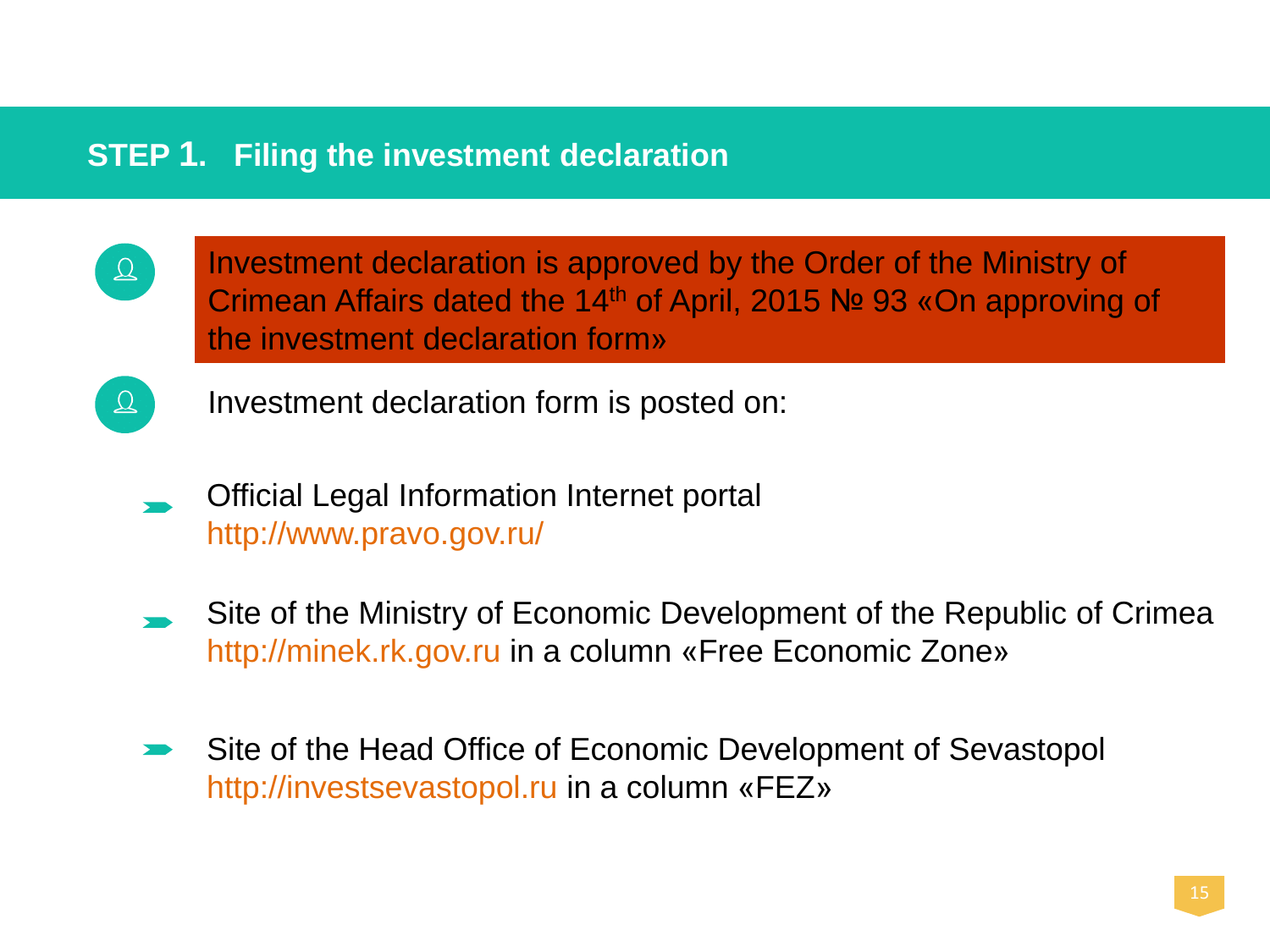#### **STEP 1. Filing the investment declaration**

Investment declaration is reviewing in a confidential manner

- Investment declaration should be done in paper (original  $\mathcal{Q}$ and a copy) and electronic format
- During the filing in the investment declaration is prohibited:  $\Delta$ 
	- $\blacktriangleright$  To change the investment declaration form;
	- $\blacktriangleright$  To change the numerical order;
	- **EXECUTE:** Leave unfiled or incorrect filed fields (e.g. dashes or other signs)
- $\Delta$

 $\mathfrak{Q}$ 

Applicant of the investment declaration is in charge of credibility of information and achieving of the investment project goals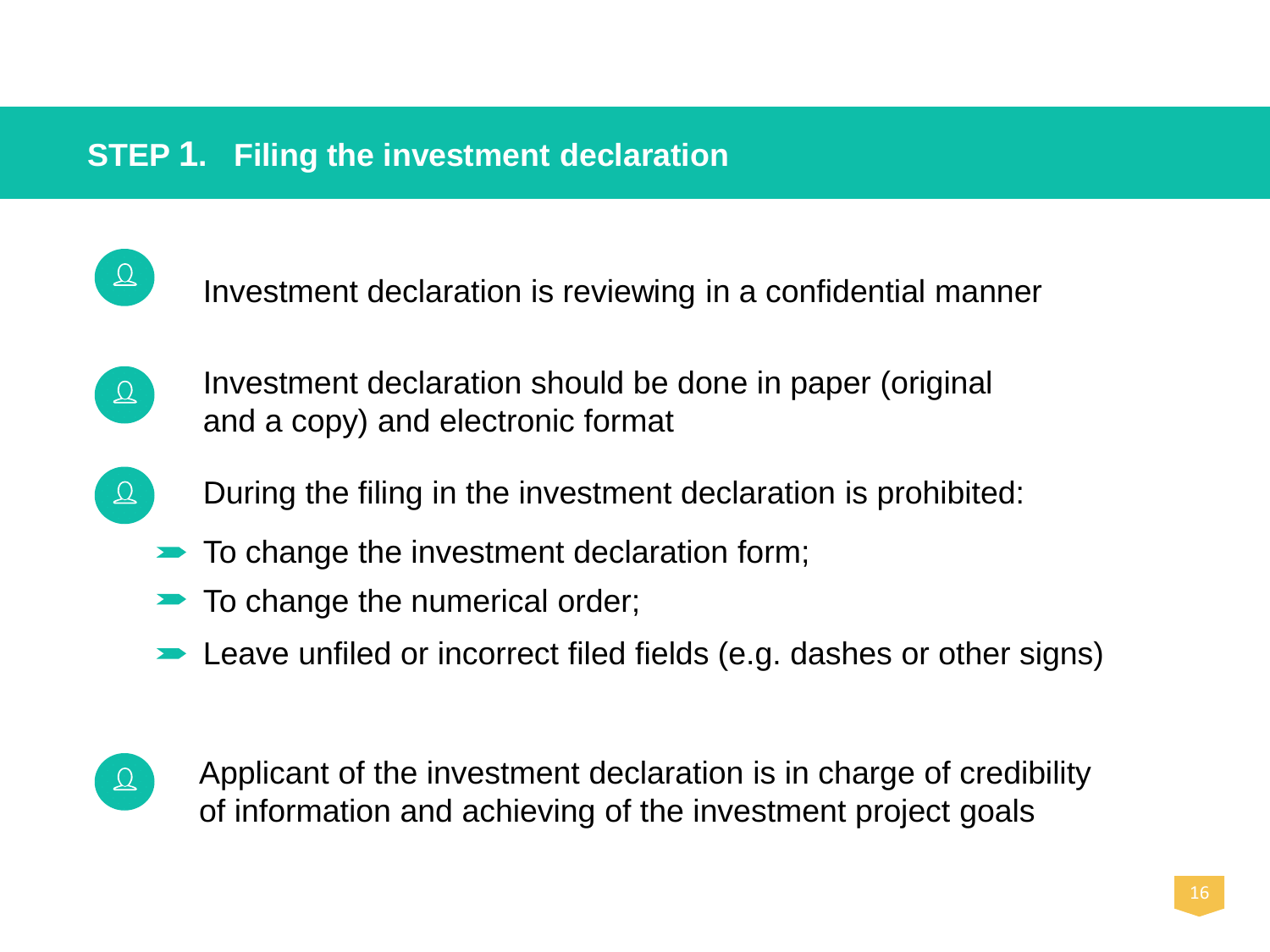#### **STEP 2. Paperwork**

- **To obtain the status of FEZ participant it is necessary to submit**   $\mathfrak{Q}$ **the following documents :**
	- A statement of Contract on operation conditions in FEZ to the Ministry of Economic Development of the Republic of Crimea;
	- Copies of constitutive documents (for legal entities);
	- A copy of the legal entity or individual entrepreneur state registration certificate;
	- A copy of the tax registration certificate;
	- Investment declaration form approved by the Federal Executive Authority authorized by the Government of the Russian Federation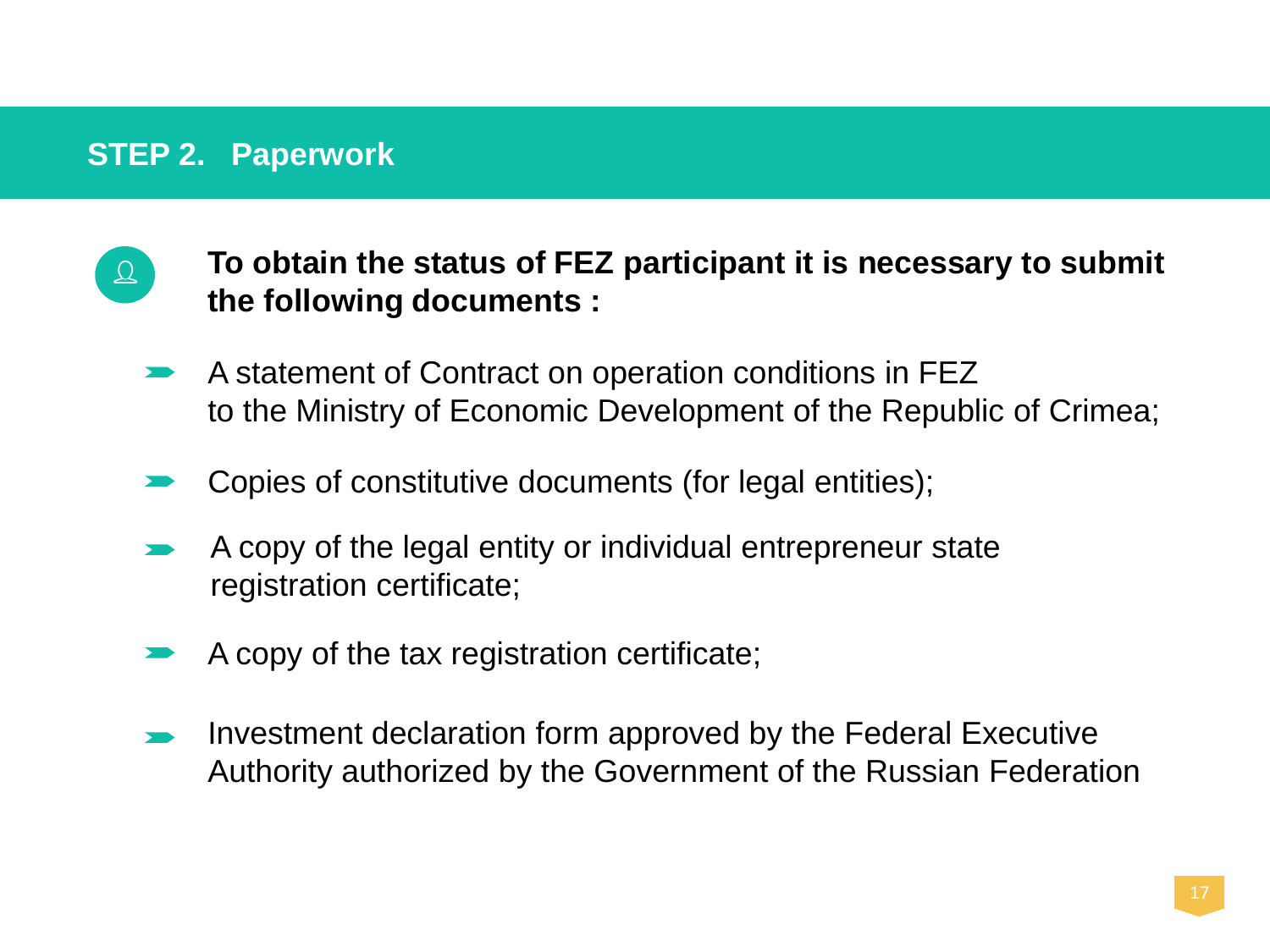#### **STEP 2. Paperwork (example of an application)**

*Organization blank (if any)*

The Ministry of Economic Development of the Republic of Crimea

#### APPLICATION

According to the part 2 of the article 13 of the FL № 377 dated 29.11.2014 I kindly asking to conclude a Contract on operation conditions in FEZ.

Attachments:



Position (signature) Full name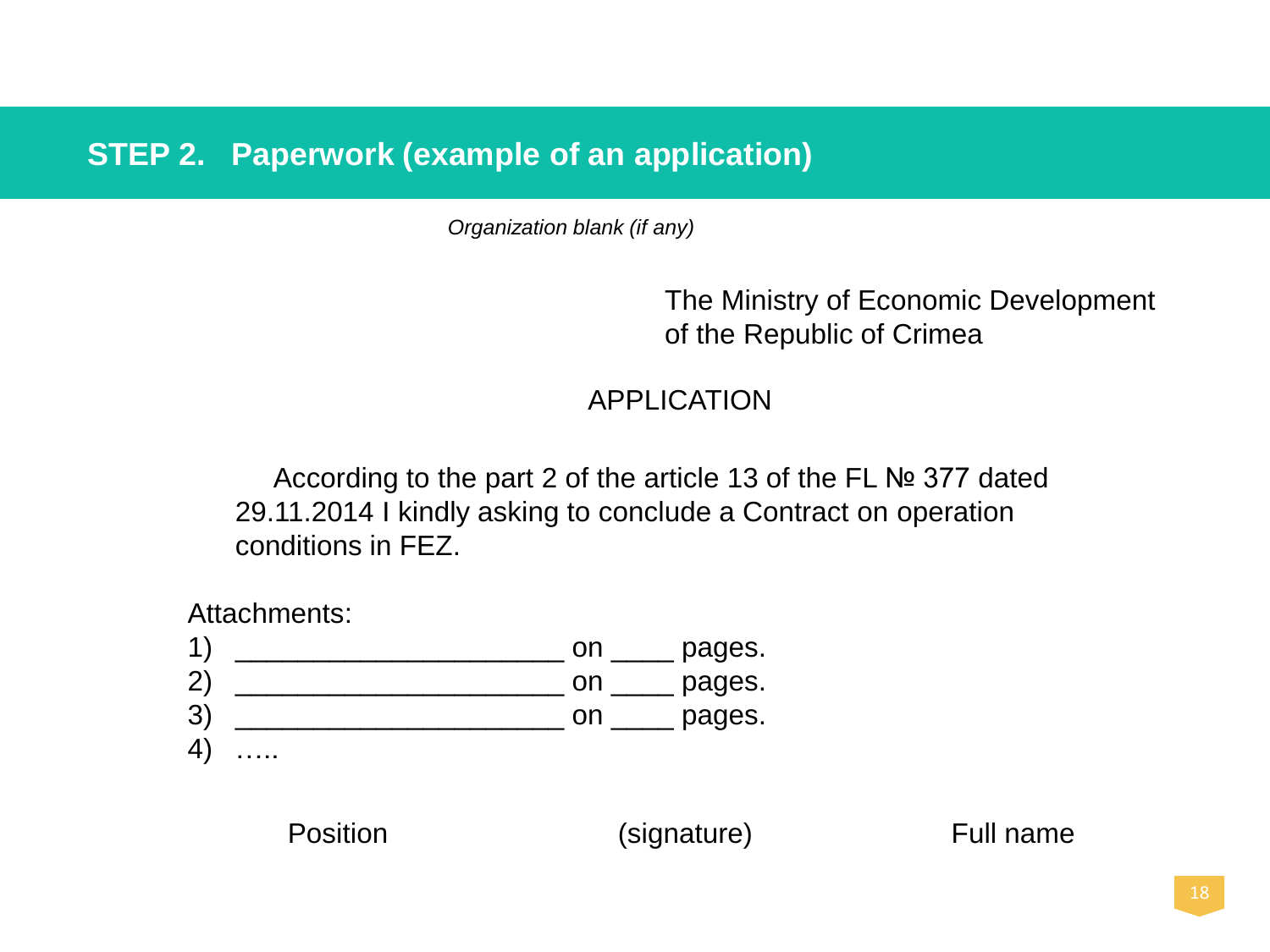### **STEP 3. Submission**



**Documents are accepting:**



**In the Ministry of Economic Development of the Republic of Crimea** address: Republic of Crimea, Simferopol, Kirova avenue, 13, office № 430 or № 439. Phones for appointment: +7 (3652) 54-42-94, 27-44-04, 54-43-94. Working hours: Monday-Friday from 9:00 to 18:00, Lunch break 13:00 - 14:00



#### **By post at address:**

295005, Republic of Crimea, Simferopol, Kirova avenue, 13, Ministry of Economic Development of the Republic of Crimea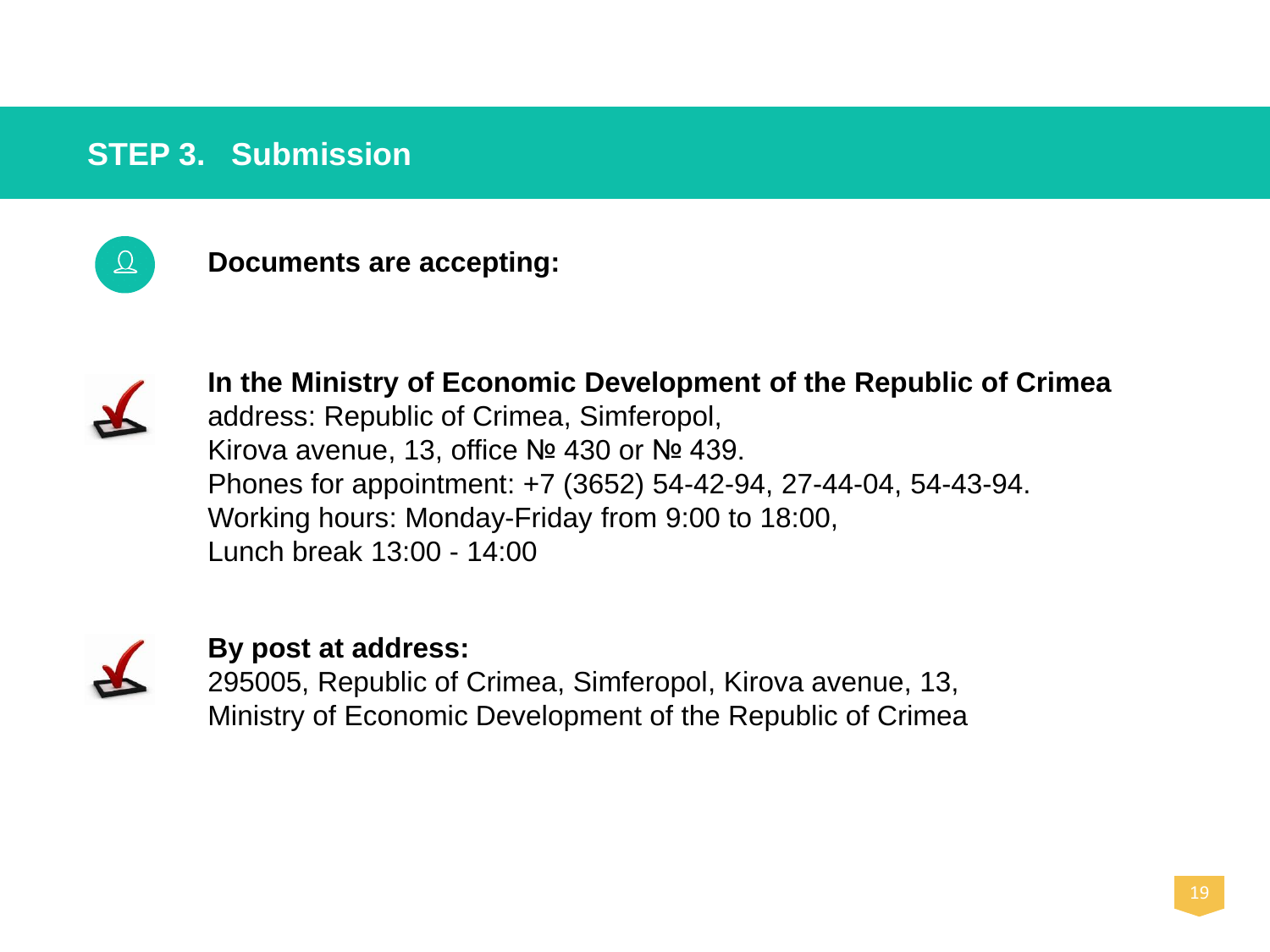## **STEP 4. Documents acceptation**



All documents are accepting as per checklist, copy of which is sending to the Applicant



On the day of receipt of all documents the Ministry of Economic Development of the Republic of Crimea notify the Applicant of one of the following decisions:



On entertaining of the documents;



On refusal

*IMPORTANT! Refusal decision conceded only by failure of documents*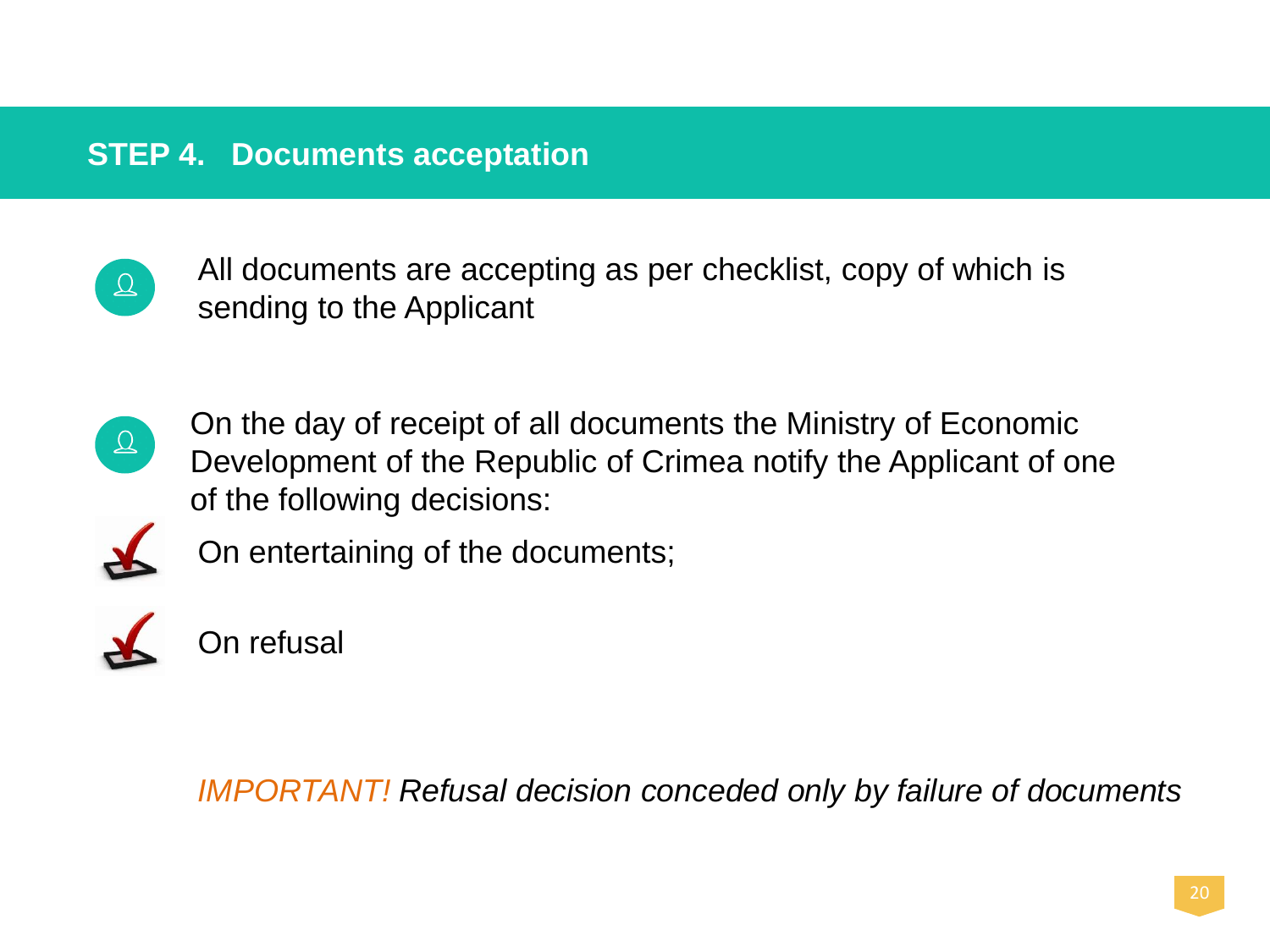## **STEP 5. Reviewing of documents for projects with total capital investments of less than 100 million Rubles**

Ministry of Economic Development of the Republic of Crimea reviews  $\Delta$ documents within 7 days in case when the investment declaration warrants a volume of capital investments of less than 100 million Rubles. As a result the Ministry provides the Applicant by the following decision:



- To conclude the Contract on operation conditions in FEZ
- To refuse to conclude the Contract on operation conditions in FEZ



The day when a decision is made the signed Contract on operation conditions in FEZ or rejection letter with reasons of refusal is sent to the Applicant



On a day when the Contract is concluded the copy of the Contract is sent to the Executive Authority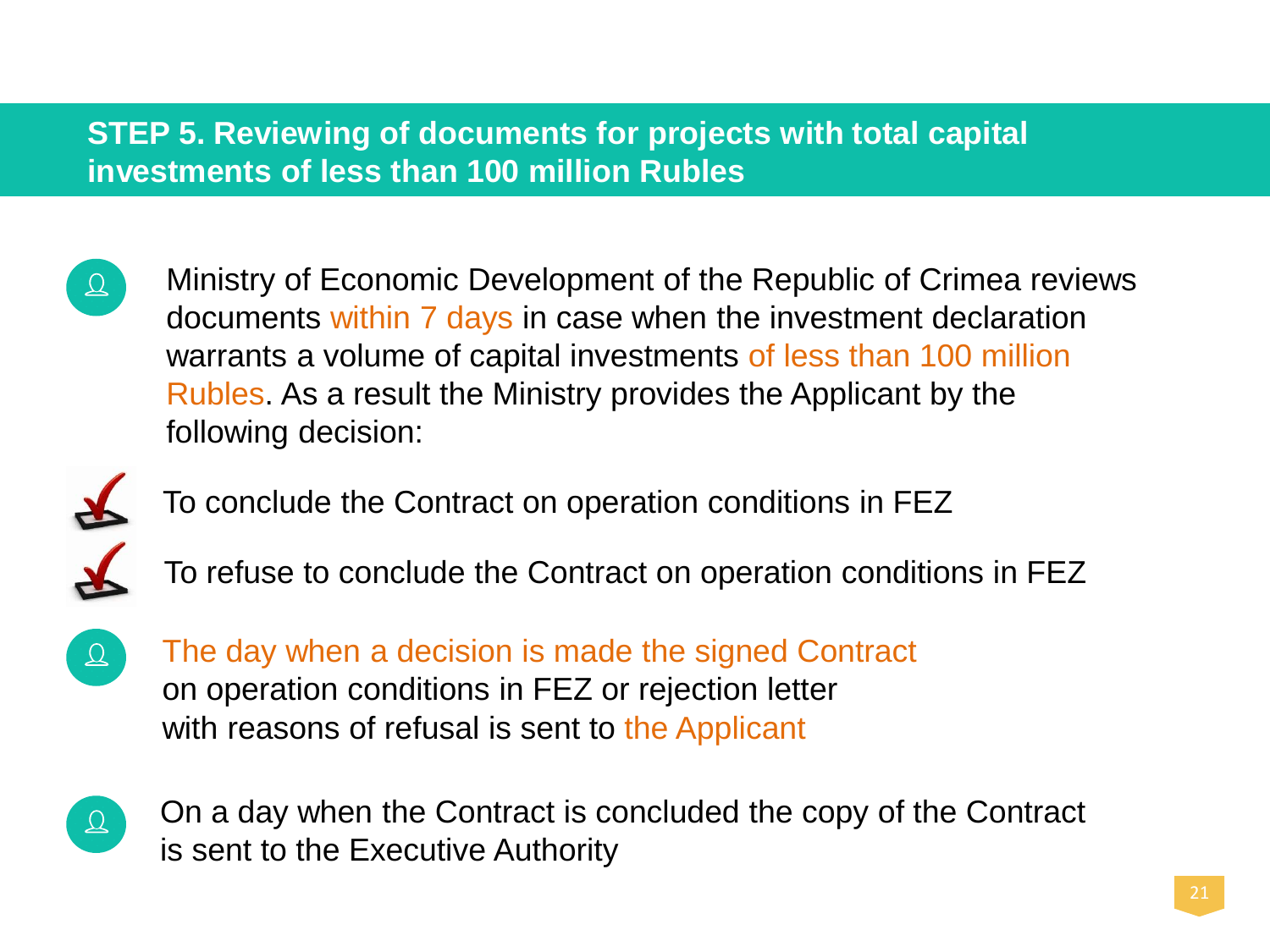## **STEP 5. Reviewing of documents for projects with total capital investments of more than 100 million Rubles**



Applicant's document and a draft Contract are presented for consideration of the Expert Council within 7 days in case when the investment declaration warrants a volume of capital investments of more than 100 million Rubles



Within 15 days the Expert Council reviews documents and the draft Contract on operation conditions in FEZ and adopt the following decisions:



To conclude the Contract on operation conditions in FEZ



To refuse to conclude the Contract on operation conditions in FEZ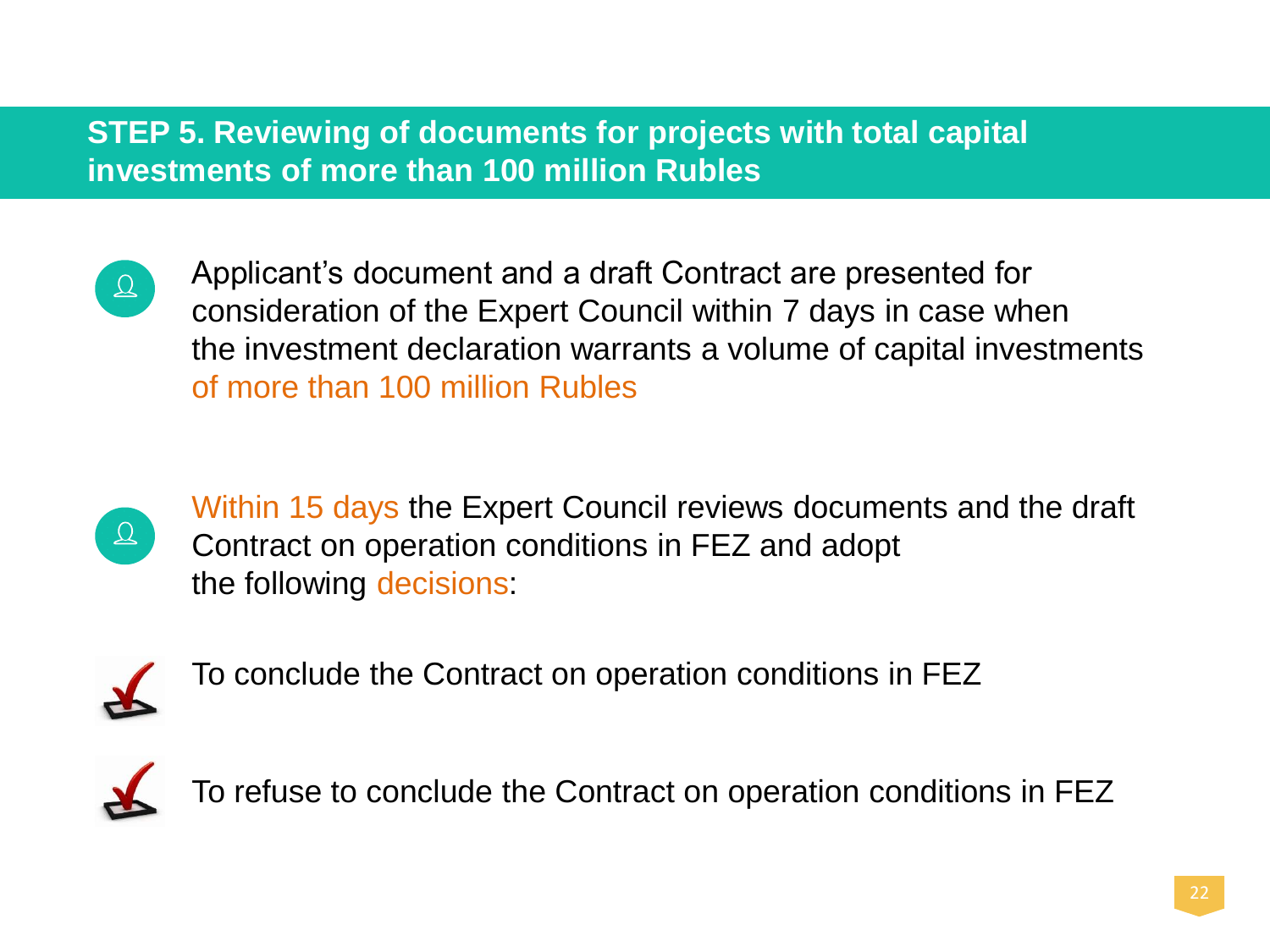### **STEP 5. Reviewing of documents for projects with total capital investments of more than 100 million Rubles**

- $\Delta$
- Decision of the Expert Council on adopting of the Contract on operation conditions in FEZ may also include one or several commitments of amendments to the investment declaration that should be done by the Applicant and are taken into account when concluding of the Contract on operation conditions in FEZ
- $\Delta$

The day when the Expert Council make a decision the concluded Contract on operation conditions in FEZ or rejection letter with reasons of refusal is sent to the Applicant



The day when the Contract is concluded the copy of the Contract is sent to the Executive Authority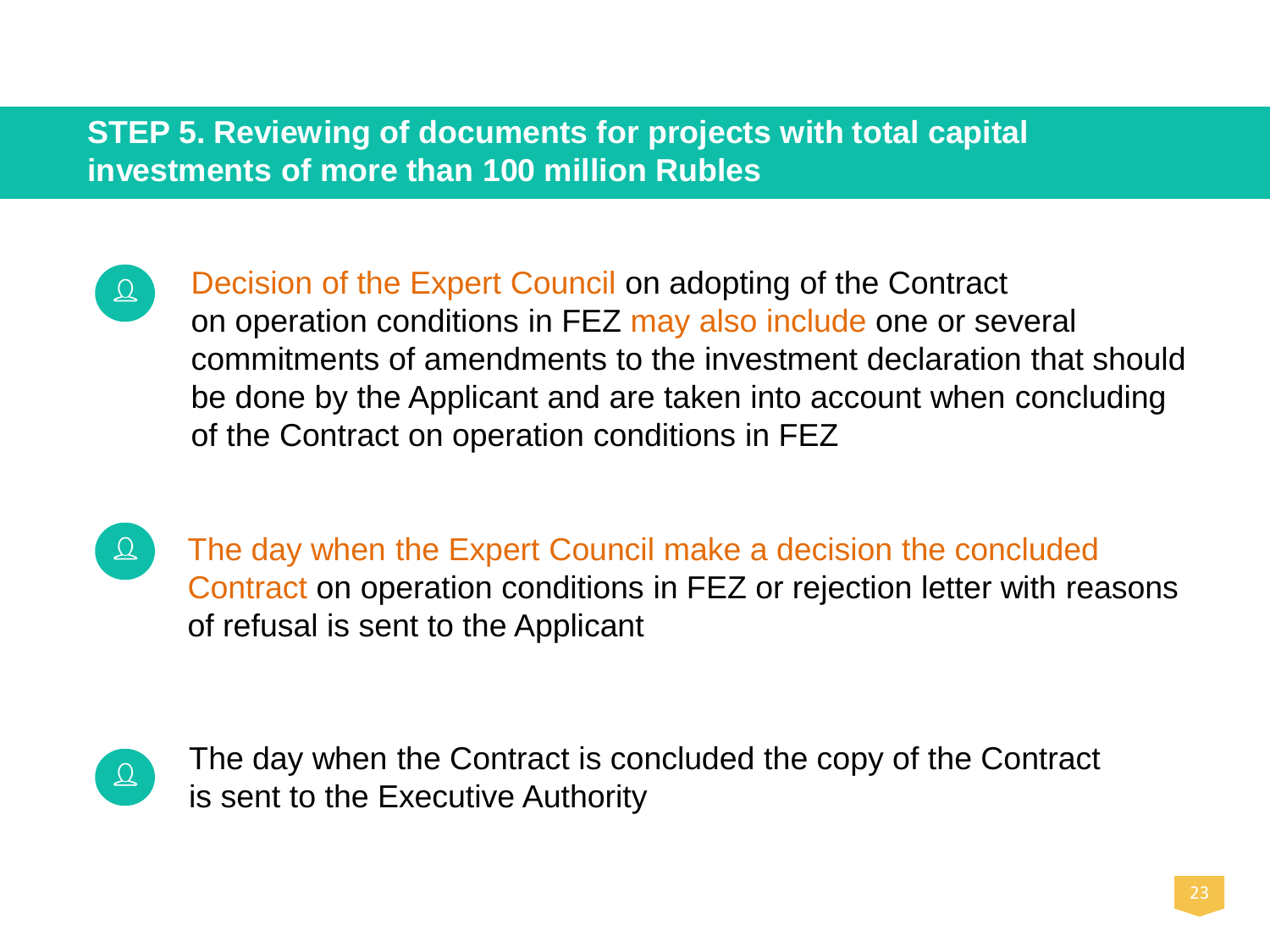## **STEP 6. Obtaining the certificate of FEZ participant**



Within 3 days of the day of receipt of the copy of concluded Contract an Executive Authority register the Applicant into the Unified Register of FEZ participants and send:



Unified Register of FEZ participants' registration certificate to the Free Economic Zone participant



Certified copy of the Unified Register of FEZ participants' registration certificate to the relevant authorities in sphere of customs affairs, taxation and insurance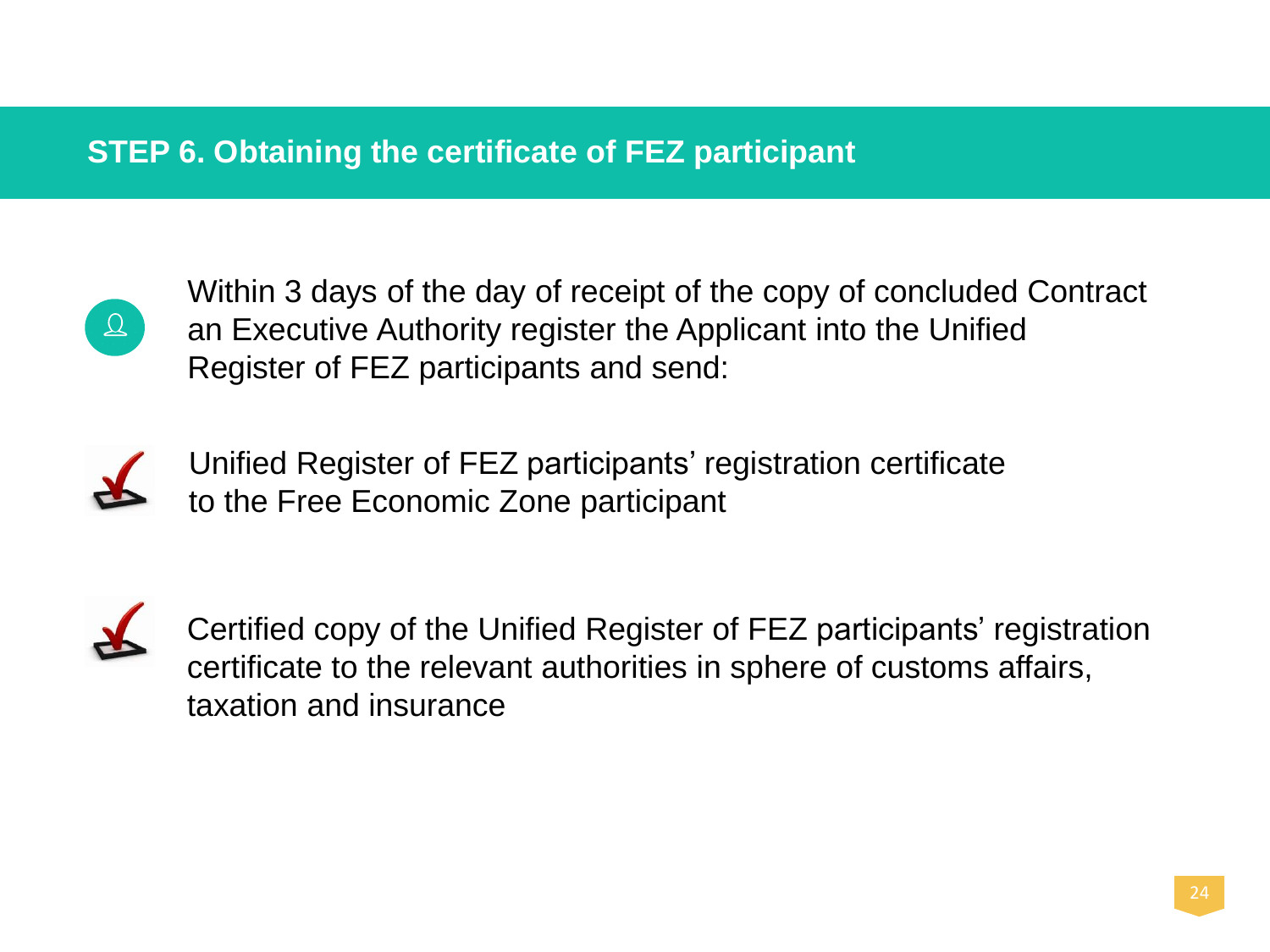## **STEP 7. Project monitoring and control**



Ministry of Economic Development of the Republic of Crimea takes control over the implementation of projects on the territory of the Republic of Crimea



Aim of the control is to ensure that investment projects are implementing in a compliance with terms and capital investments volume specified in the Contract



Control Procedure specification is adopted by the Executive Authority